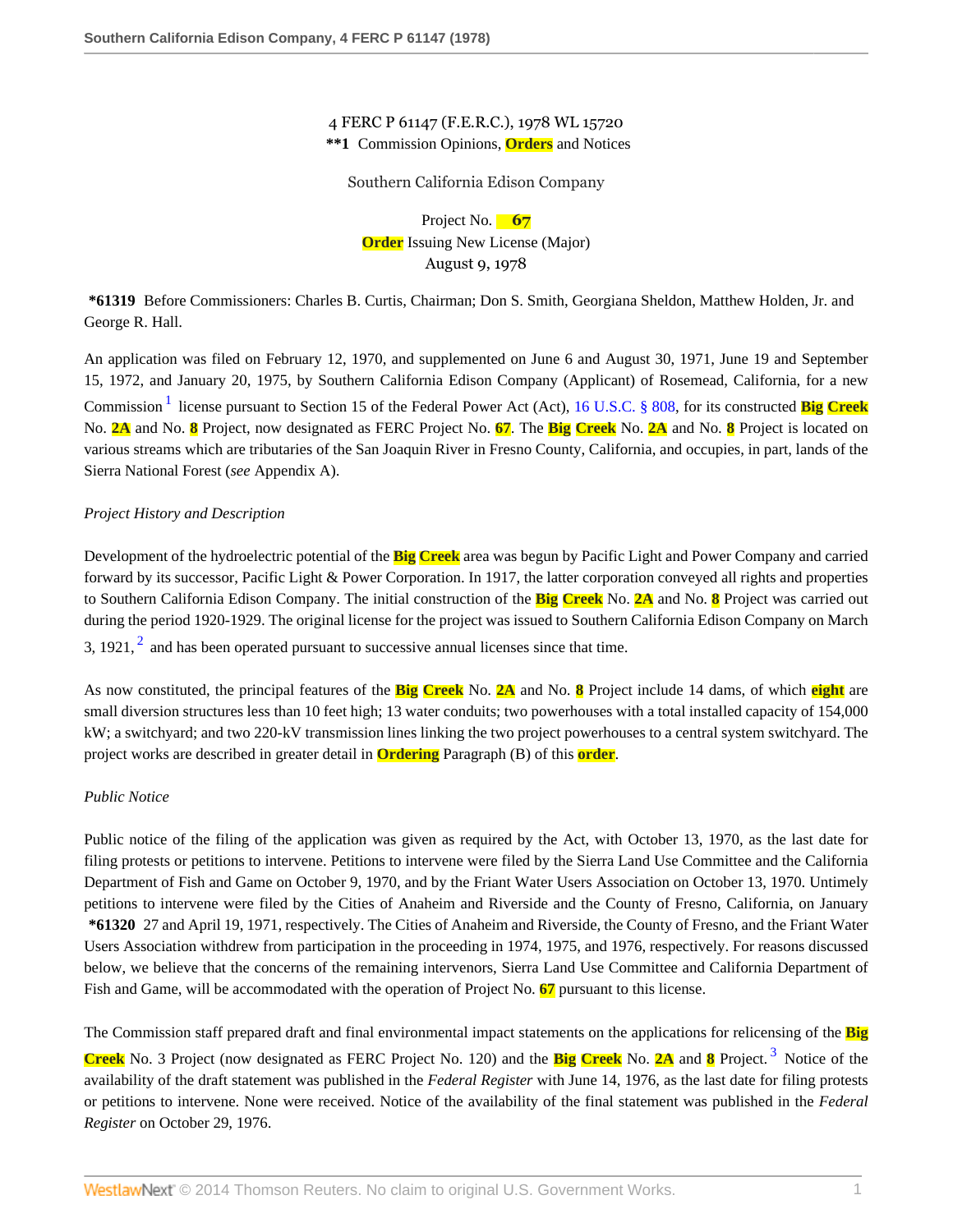**\*\*2** The Secretary solicited comments from various Federal, State, and local agencies on the application for a new license. Most of these comments were addressed in the staff's draft and final environmental impact statements, and will be restated only to the extent necessary to illuminate certain points discussed below.

# *Nature and Financial Ability of the Applicant*

Southern California Edison Company is a corporation organized under the laws of the State of California, and has its principal place of business at Rosemead, California. The company is authorized to do business in California, Arizona, Nevada, and New Mexico.

Project No. **67** is constructed, and no major changes have been proposed. Applicant utilizes the power from the project to meet its electrical system demands within the central and southern parts of California. Applicant's system is part of the Western Systems Coordinating Council, participating in the California Power Pool Agreement.

# *Compliance with State Law*

Applicant states that it has complied with the requirements of the laws of the State of California with respect to the appropriation, diversion, and use of water for power purposes and with respect to the right to engage in the business of developing, transmitting, and distributing power and in any other business necessary to effect the purposes of the license.

# *Comprehensive Development and Federal Takeover*

The water and related land resources of the Upper San Joaquin River Basin are subject to extensive development and management, with features including the U.S. Bureau of Reclamation's Central Valley System and Friant Dam, Pacific Gas

<span id="page-1-0"></span>and Electric Company's Crane Valley System and Kerckhoff Project, and national forests and national parks.<sup>[4](#page-17-3)</sup> Federal and State agencies and electric utility companies have carried out studies regarding the future development and utilization of the water and related land resources of the basin. These studies involved investigation of hydroelectric power sites, water-oriented recreation, water conservation for irrigation and municipal supply, and uses such as fish and wildlife management, water quality control, and flood control. The studies reveal that sites for further hydroelectric development in the basin are located generally in the drainage area above Mammoth Pool, known as the west side area. Continued operation of Project No. **67** would not be inconsistent with future development of the potential projects, however.

| <b>FERC Project No.</b> | <b>Name</b>                                  | <b>License Expiration Date</b> |
|-------------------------|----------------------------------------------|--------------------------------|
| 120                     | <b>Big Creek</b> No. 3                       | February 28, 2009              |
| 2017                    | Redinger Lake and Powerhouse No. 4           | February 28, 1999              |
| 2085                    | Mammoth Pool Reservoir and<br>Powerhouse     | November 30, 2007              |
| 2086                    | Lake Thomas A Edison                         | August 31, 2003                |
| 2174                    | Portal Forebay and Powerhouse                | March 31, 2005                 |
| 2175                    | Huntington Lake and Powerhouses Nos. 1<br>&2 | February 28, 2009              |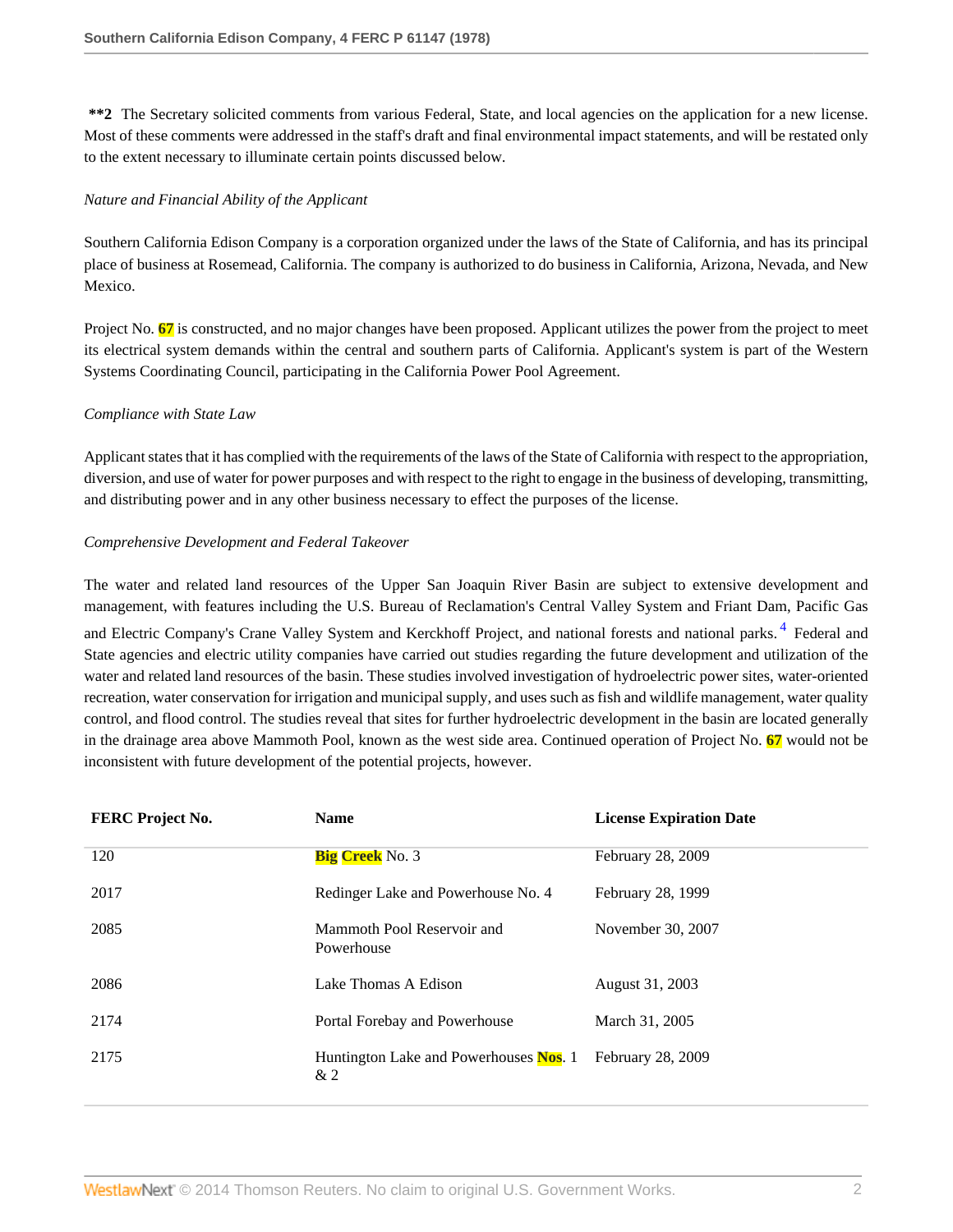Applicant's entire **Big Creek** System is hydraulically coordinated and electrically interconnected. Water stored in system reservoirs is released for the benefit of irrigation by downstream users, in accordance with an agreement between Applicant and the United States. Spring and summer runoff in excess of the flows that can be utilized for power production is captured and programmed for release during the balance of the year when natural stream flows have dropped to a fractice of the average annual discharge. The system thus provides a measure of good control as well as power and irrigation benefits.

**\*\*3** Project No. **67** is compatible with all other water resource development projects in the San Joaquin River Basin, both existing and proposed. Continued operation of the project would permit utilization of a renewable resource to provide substantial power benefits. In accordance with our responsibility under Section 382(b) of the Energy Policy and Conservation Act of 1975, [42 U.S.C. § 6362\(b\),](http://www.westlaw.com/Link/Document/FullText?findType=L&pubNum=1000546&cite=42USCAS6362&originatingDoc=I33cd8e31393911dbbb4d83d7c3c3a165&refType=LQ&originationContext=document&vr=3.0&rs=cblt1.0&transitionType=DocumentItem&contextData=(sc.Search)) we note that the project would provide 154,000 kilowatts of capacity capable of an average annual generation of 728,000 MWh. These energy benefits represent the equivalent of about 1,195,000 barrels of oil, or about 336,000 tons of coal, per year.

Section 14 of the Act, [16 U.S.C. § 807](http://www.westlaw.com/Link/Document/FullText?findType=L&pubNum=1000546&cite=16USCAS807&originatingDoc=I33cd8e31393911dbbb4d83d7c3c3a165&refType=LQ&originationContext=document&vr=3.0&rs=cblt1.0&transitionType=DocumentItem&contextData=(sc.Search)), reserves to the United States the right to take over a non-publicly owned project upon the expiration of the license. There were no recommendations by any Federal agency that Project No. **67** be taken over by the United States. Upon due consideration, we find that continued operation of the project by Applicant best comports with the public interest. Accordingly we will not recommend to Congress on our own motion that the United States take over the project.

We find that, under the terms and conditions of this license, the project is best adapted to comprehensive development of the Upper San Joaquin River Basin.

## *Safety and Adequacy*

Project No. **67** is situated in a region recognized by the California Department of Mines and **\*61321** Geology to be a zone of moderate earthquake intensity. The closest source of large-magnitude seismic shocks is the Sierra Nevada fault zone, located in the Owens Valley, about 50 miles east of the project.

There have been no major earth tremors within 30 miles of the project since project operations began. The major tremors that have occurred outside of the 30-mile radius have had no apparent effect on the project dams.

The Applicant submitted safety inspection reports for the project pursuant to Part 12 of the Regulations in 1966, 1972, and 1977. The 1977 inspection was made by a Board of Engineering Consultants. The Board found the dams and their foundations to be in good condition and safe under normal loadings, the spillways and outlet works to be in satisfactory operating condition, and surveilance and maintenance of the dams and associated water control facilities to be satisfactory. The Board also found Bear Dam, **Big Creek** Dam No. 5 and Mono Dam to be adequately safe using present day criteria for seismic loading. Our Staff's independent analyses confirm that Bear Dam, **Big Creek** Dam No. 5, and Mono Dam are safe, and that the spillways for all project dams are adequate.

The Board found that the Florence Lake concrete multiple arch dam would be safe under the influence of credible seismic events provided that the ground acceleration occurs perpendicular to the axis of the dam. The Board noted, however, that it had not seen an analysis of the multiple arch dam with seismic loading parallel to the dam axis and, because of the complexity of the threedimensional model which must be considered, could not express a qualitative judgment on the matter. The Board considered it prudent to investigate the practicability of attempting a three-dimensional finite element stress analysis of the higher arches of the dam for seismic loading, especially since there are no struts between buttresses at this dam. Our staff concludes that all analyses within the proven state-of-the-art have shown Florence Dam to be safe.<sup>[5](#page-17-4)</sup>

<span id="page-2-0"></span>**\*\*4** Shaver Lake dam is a concrete gravity dam having a slender cross section and a short base width, the ratio of which the Board considers somewhat less than that considered acceptable for gravity dams in modern day practices. The Board reported the dam and its foundation to be in good condition and that surveillance and maintenance of the dam and associated water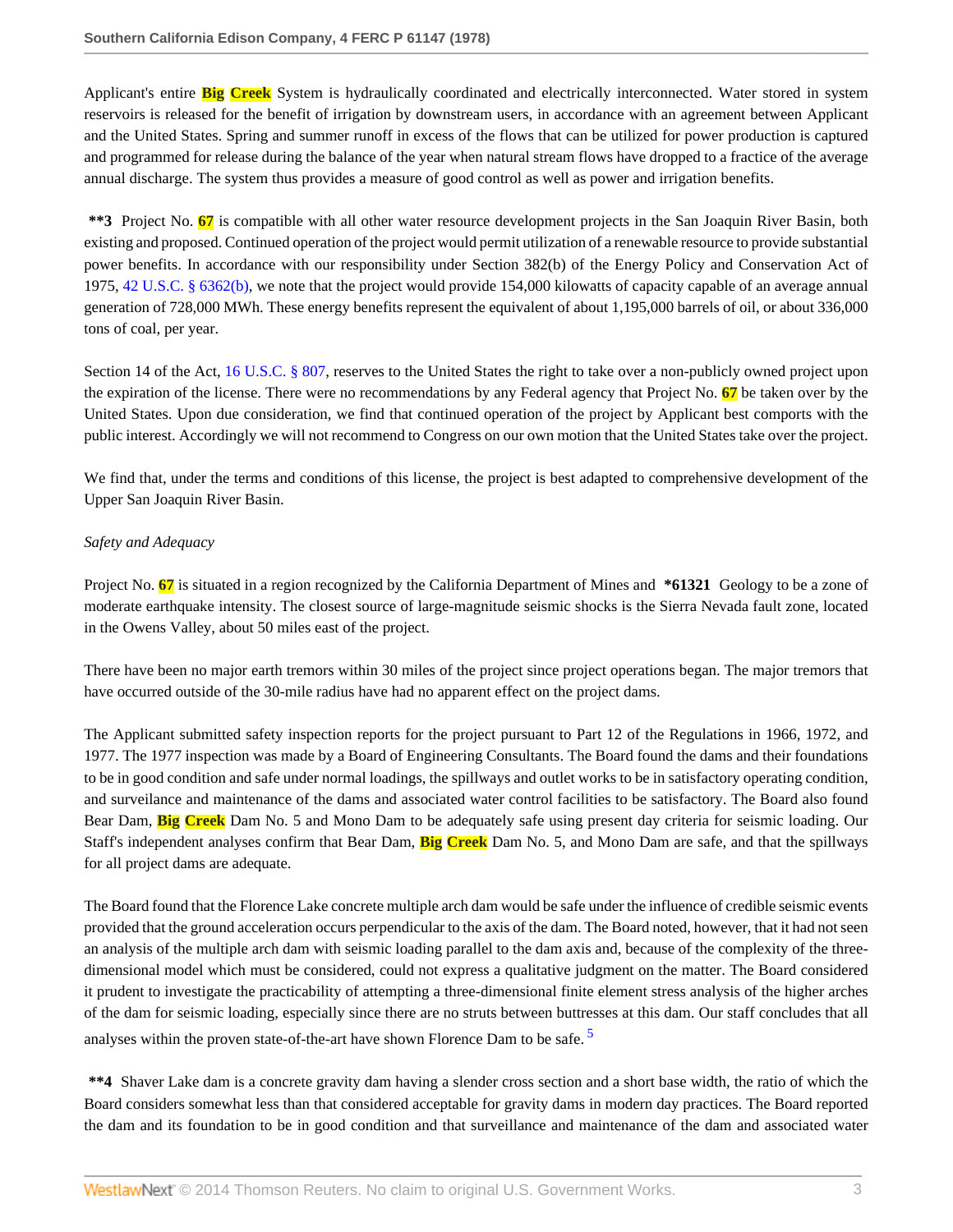control facilities were satisfactory. The Board considered that, in view of the updated seismic data, the stability of Shaver Dam should be reevaluated, using input data regarding static and dynamic loadings resulting from credible earthquake events.

Applicant submitted on June 15, 1978, the results of its stability analysis of Shaver Dam under normal reservoir Loading and the credible earthquake loading. Applicant concluded that the analysis showed the calculated stresses to be within acceptable limits for the assumed extreme seismic loading. The Board has not reviewed Applicant's stability analysis yet.

Our staff has reviewed Applicant's studies and concurs with the methodology and computed stresses. The dam develops some tensile stress at the heel under normal loads using actual measured uplift forces. The measured uplift forces are low, which can be attributed to efficient operation and maintenance of the drains. An earthquake would cause a tensile stress of 65 psi. If a tensile crack developed at the heel of the dam due to the earthquake loading, it would propagate horizontally across the dam thereby subjecting it to full uplift forces and possibly causing failure. Whether a crack developed or not would depend on the strengths of the concrete and the bond between the foundation and dam. However, the tensile strengths of the concrete and the bond between the foundation and dam are not known. We are therefore requiring through Article 41 that Applicant determine the tensile strengths of the dam foundation contact bond and the concrete at the joints of the dam, and if the concrete tests are unsatisfactory, to file a detailed program and schedule of remedial work to assure the dam's integrity during earthquakes.

Article 42 of this license will provide for continued implementation of the emergency action plan for Project No. **67** which is currently on file with the Commission. The license will also be required to monitor any changes in upstream or downstream conditions that may influence stream flows or affect areas that are susceptible to damage, and to file promptly with the Commission any appropriate changes in the emergency action plan.

## *Transmission Facilities*

Two 220-kV, 3-phase, single circuit transmission lines emanate from the switchyard at Powerhouse No. **8**. One is the intertie between Powerhouse No. **2A** and No. **8**; the other carries project power to the central switchyard at Powerhouse No. 3 (FERC Project No. 120), where it enters Applicant's interconnected primary transmission system. In addition, small ancillary power lines extend from Powerhouse No. **2A** to Shaver Lake and to the top of the Powerhouse No. **8** penstocks. We find that these transmission facilities constitute part of the project as defined in Section 3(11) of the Act.

#### **\*\*5** *Recreation*

Applicant proposes in its Exhibit R (Recreation Plan) to construct additional camping sites, day-use areas, boat ramps, parking areas, and access improvements at several sites. These facilities are designed to further the full public use of project waters and adjacent lands for recreational purposes. Applicant also proposes to establish a special land management zone to provide scenic and environmental protection to existing and proposed recreational developments in the Shaver Lake area.

The Resources Agency of California (RAC) **\*61322** commented that the proposed recreational facilities could induce significant wildlife losses. RAC recommended that the Jackass Dike vicinity be considered as an alternative location for the camping area proposed for the Jackass Meadow vicinity around Florence Lake. RAC further recommended that the number of campsites around Florence Lake be significantly reduced and that only a minimum number be built until a genuine need is demonstrated.

RAC also reported that the campground and day-use facility proposed for the eastern shore of Shaver Lake, between Stevenson **Creek** and North Fork Stevenson **Creek**, would adversely affect the North Kings deer herd. RAC recommended that this campground development be centered in the area between North Fork Stevenson **Creek** and Highway 168. RAC reiterated its view that only minimal development should be undertaken now with additional development being keyed to future demonstrated need.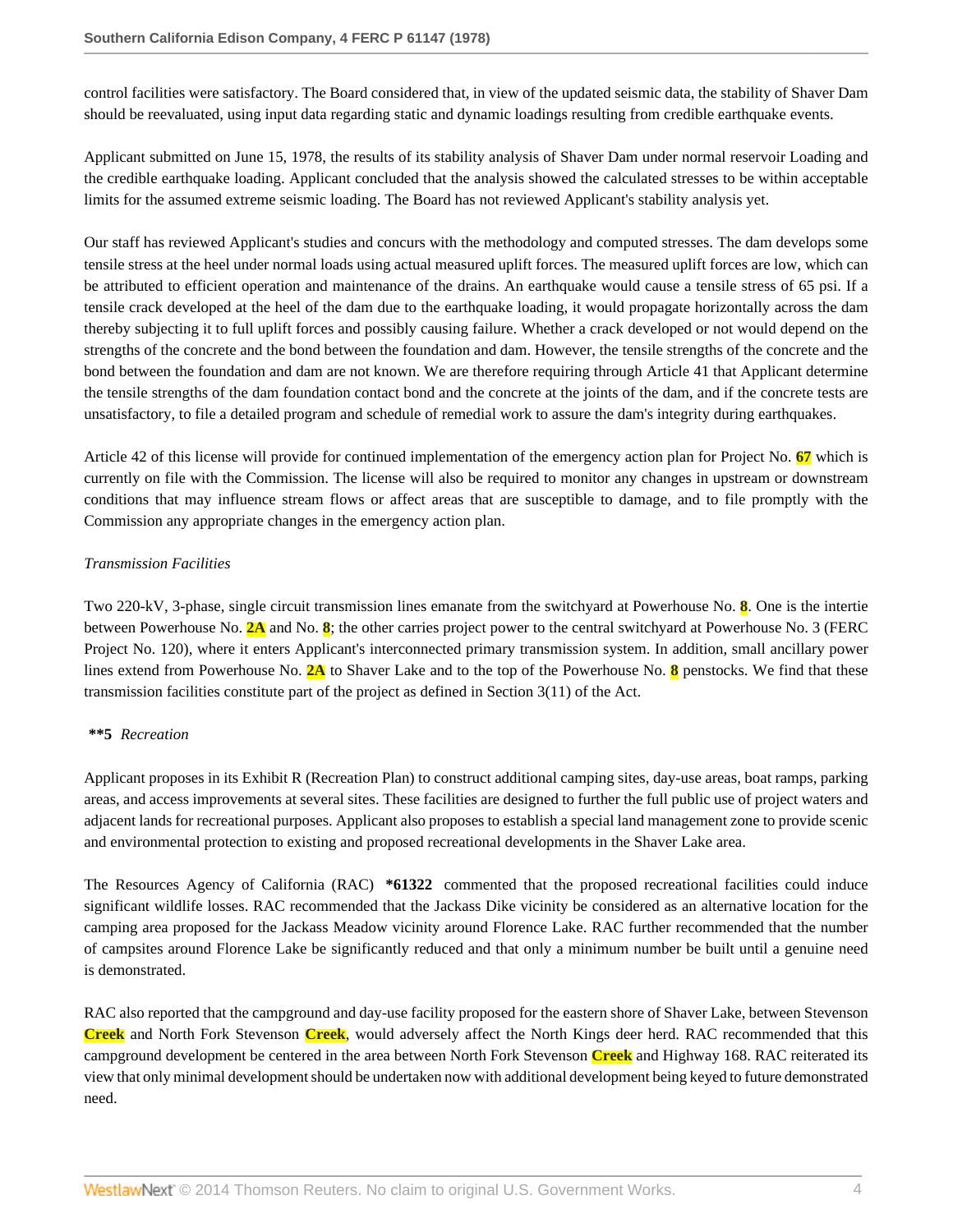Applicant and Fresno County noted that any increased recreational use at Shaver Lake beyond the capacity of facilities proposed in the Exhibit R could exceed the safe carrying capacity of the area. Inadequate sewage disposal facilities at Shaver Lake were also cited as a potential problem.

The recreational facilities proposed by Applicant clearly would place additional burdens upon the prevailing ecology in the vicinity of the project. It is not clear, however, that the recreational facilities as proposed or in a somewhat different configuration would be incompatible with sound land management practices. We are therefore requiring Applicant to study this issue further. Article 33 requires Applicant to re-evaluate, among other things, the suitable number, size, layout, and location of camping and day-use sites in the vicinity of Shaver and Florence Lakes, the compatibility of the proposed recreational developments with the plans and programs of other entities, and the availability and adequacy of water supplies and sewage disposal facilities. We are requiring Applicant to submit the results of its study, and, within two years from the date of this **order**, to file for our approval any amendments to Exhibits K and R shown to be necessary by that study (see Article 40).

# *Fish and Wildlife*

Applicant's Exhibit S (Fish and Wildlife Plan) reflects a considerable amount of cooperative study and planning by Applicant, Forest Service, and the California Department of Fish and Game. All have agreed on the measures necessary for improvement of fish and wildlife resources in the vicinity of the project. These measures include stream releases, reservoir cleaning, land and timber management, brush clearing, controlled reservoir operation, and public access.

**\*\*6** We concur with the proposals presented in Applicant's Fish and Wildlife Plan, which we are approving. Article 37 sets forth in detail the continuous stream flows determined to be adequate to protect the downstream fisheries. This article also requires Applicant to maintain certain reservoir levels in **order** to enhance recreation. Article 43 requires Applicant to prepare and implement a plan to provide protection for fish and wildlife during reservoir cleaning operations.

#### *Archeological and Historic Resources*

Applicant reported that there are a number of archeological sites near project facilities. Interior commented that the project area appears to be rich in archeological resources, and recommended that those areas where ground disturbance will take place be intensively surveyed by a qualified archeologist.

Article 36 requires Applicant to consult and cooperate with the California State Historic Preservation Officer, before beginning any construction at the project, to determine which project areas need to be surveyed. The Article also provides procedures to be followed should archeological or historic resources be discovered.

# *Land Management*

<span id="page-4-1"></span><span id="page-4-0"></span>Article 34 affirms Applicant's duty to supervise and control the use and occupancy of project lands and waters in **order** to protect and enhance scenic, recreational, and environmental values. <sup>[6](#page-17-5)</sup> Article 34 prohibits further construction of any facilities on project lands and waters unless specifically authorized by the Commission or this license. But the Article also authorizes the Applicant to allow the use and occupancy of project lands and waters for a number of purposes without further specific Commission approval. <sup>[7](#page-17-6)</sup> To complement this delegation of management authority, we are holding Applicant fully accountable for its proper exercise. Applicant must ensure that these uses and occupancies (a) are consistent with shoreline aesthetic values, (b) are maintained in a good state of repair, and (c) comply with State and local health and safety regulations. The Article expressly notes that, among other control techniques, the Applicant may institute a permit program so that all uses and occupancies of project lands and waters are reviewed and approved initially and periodically. Applicant must also prepare guidelines and procedures for implementing the provisions of Article 34.

## *Other Environmental Considerations*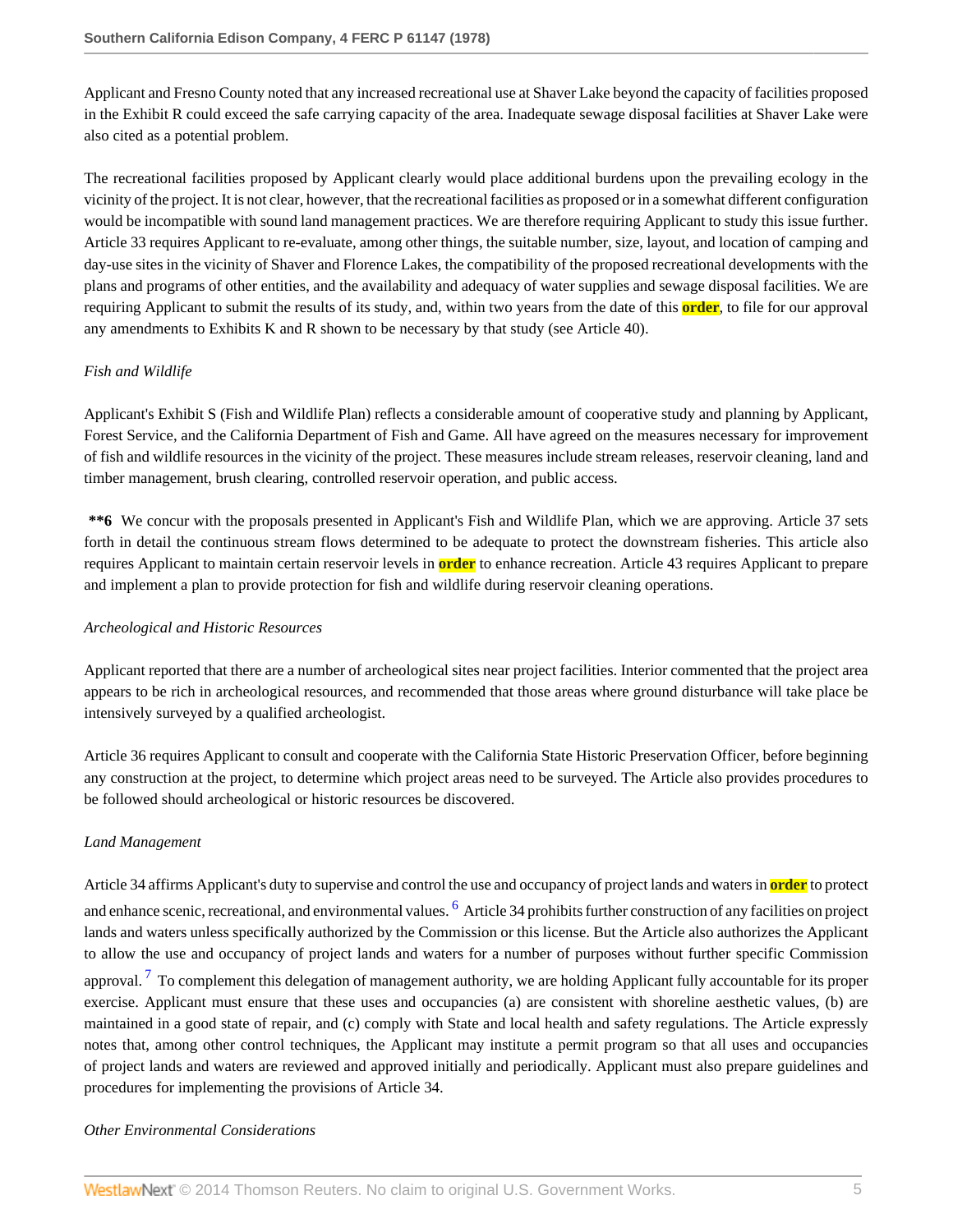Soil erosion and water pollution from domestic, recreation, and other sources could adversely affect project waters. Erosion, eventually resulting in stream sedimentation, continues to be a problem in certain high gradient areas of the project. Water pollution could result from overuse of existing recreational facilities on project and nearby private lands. Applicant and the Forest Service have agreed that Applicant should prepare a soil erosion plan before commencing construction of recreational **\*61323** facilities or engaging in maintenance activities that could cause erosion problems. Article 19 will require Applicant to take reasonable measures to prevent soil erosion and any form of water or air pollution.

**\*\*7** The U.S. Environmental Protection Agency (EPA) commented that the final environmental impact statement, issued by the Federal Power Commission in October 1976, adequately assesses the environmental impacts of the proposed action and responds to the concerns of EPA.

The Forest Service reported that the project, as proposed to be operated by Applicant, would not conflict with the purposes for which the Sierra National Forest was created. Forest Service also filed a copy of a memorandum of understanding between itself and Applicant dated April 16, 1971, and amended December 22, 1971. This memorandum reflects the agreement and cooperation existing between Applicant and Forest Service in jointly managing and protecting the lands and waters of Project No. **67**. The provisions and conditions imposed below by this license appear to be consistent with the memorandum.

<span id="page-5-0"></span>The U.S. Department of the Interior (Interior) recommended that the license be renewed subject to the pertinent conditions of the memorandum of understanding between Applicant and the Forest Service. Interior further recommended that the Commission reserve authority to **order** Applicant to provide facilities or to modify operation of the project to maintain water quality in the San Joaquin River, if recommended by the State of California or the Water Quality Office of EPA. <sup>[8](#page-17-7)</sup> Articles 9 and 12 reserve such authority.

Interior also recommended that Applicant consult with appropriate Federal, State, and local agencies to develop and implement appropriate procedures to protect any threatened or endangered plant species that would be disturbed by project activities. It would appear that at least one threatened species — the tree anemone (*Carpenteria California*) — could be directly affected by construction or other project related activities. Article 35 requires Applicant to take adequate measures to ensure that threatened or endangered plants are protected.

# *Annual Charges*

The installed capacity of the project is 154,000 kW. For annual charge purposes, this capacity is converted to horsepower by multiplying the kilowatts by  $\frac{4}{3}$ . Article 39 provides for administrative annual charges based on an authorized installed capacity of 205,300 horsepower.

The acreage of United States lands occupied by the project cannot be determined at this time, because Applicant has not included certain recreational areas within the project boundary shown on Exhibits K and R. Article 40 requires Applicant to file revised Exhibits K and R to include these recreational areas. Annual charges for the use of United States lands will be determined when the revised exhibits are filed.

# *Exhibits*

Applicant's Exhibits J, K, L, M, R and S have been examined and found to conform substantially to our Regulations. Article 40 requires Applicant to revise Exhibit K, drawings 20 - 22, to include proposed recreational facilities within the project boundary. Article 40 also requires Applicant to revise Exhibit R, drawings 3 - 16, to show the project boundary on those exhibits as required by Section 4.41 of the Commission's Regulations. Exhibits K and R are therefore being approved only conditionally. The remainder of the above exhibits are approved and made a part of the license.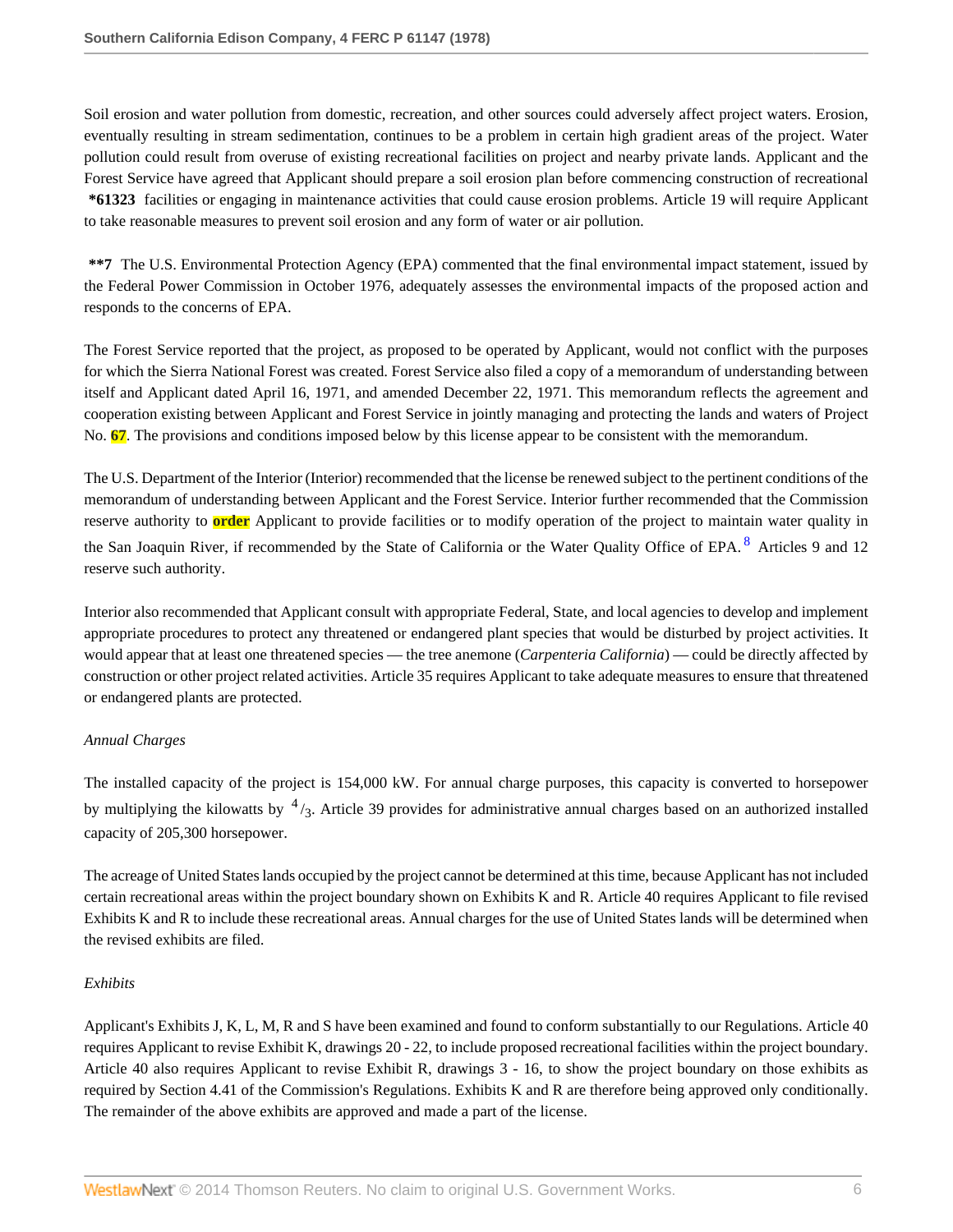## **\*\*8** *License Term*

The original license for Project No. **67** expired March 2, 1971. We have issued annual licenses for the project since that time. The **Big Creek** System consists of seven projects that are hydraulically coordinated and electrically interconnected. We believe it is appropriate to synchronize the license expiration dates of these projects — to the extent possible — in **order** to maximize the Commission's opportunity for coordinated review of the entire system during the next relicensing period. Accordingly, the new license for Project No. **67** shall be effective on the first day of the month of issuance of this **order** and shall terminate February 28, 2009, 38 years from the expiration date of the original license.

#### *The Commission orders:*

(A) This license is issued to Southern California Edison Company of Rosemead, California, under Section 15(a) of the Federal Power Act, effective on the first day of the month in which it is issued and terminating February 28, 2009, for the continued operation and maintenance of Project No. **67**, **Big Creek** No. **2A** and No. **8**, located in Fresno County, California on the San Joaquin River and affecting lands of the United States within the Sierra National Forest. The license is subject to the terms and conditions of the Act, which is incorporated by reference as part of the license, and subject to the Rules and Regulations the Commission issues or prescribes under the provisions of the Act.

#### (B) Project No. **67** consists of:

(i) all lands, to the extent of the Licensee's interests in those lands, constituting the project area and enclosed by the project boundary, the project boundary and area being shown and described by certain exhibits which form part of the application for license and are designated and described as:

| <b>Exhibit</b>          | <b>FERC</b> no. 67- | <b>Showing</b>                                                            |
|-------------------------|---------------------|---------------------------------------------------------------------------|
| $\overline{\mathbf{J}}$ | 213                 | <b>Big Creek</b> Powerhouse No. 2A & 8                                    |
| $K-1$                   | 214                 | 220kV Transmission Line                                                   |
| $K-2$                   | 215                 | Do.                                                                       |
| $K-3$                   | 216                 | Gauging Station and Annunciator Line to Powerhouse No. 8                  |
| $K-4$                   | 217                 | Project Area in the Vicinity of <b>Big Creek</b> Powerhouse No. 8         |
| $K-5$                   | 218                 | Project Area in the Vicinity of Big Creek Powerhouse No.<br>$2\mathbf{A}$ |
| $K-6$                   | 219                 | Penstocks and Structures in the Vicinity of Big Creek Power-              |
|                         |                     | house No. $8$ tw                                                          |
| $K-7$                   | 220                 | Conduit from Shaver Lake Reservoir to Powerhouse No. 2A                   |
| $K-8A$                  | 297                 | Conduit from Shaver Lake Reservoir to Powerhouse No. 2A                   |
| $K-A$                   | 298                 | <b>Shaver Lake Reservoir</b>                                              |
| $K-10A$                 | 299                 | Do.                                                                       |
| $K-11A$                 | 300                 | Conduit from Huntington Lake Reservoir to Shaver Lake<br>Reser-           |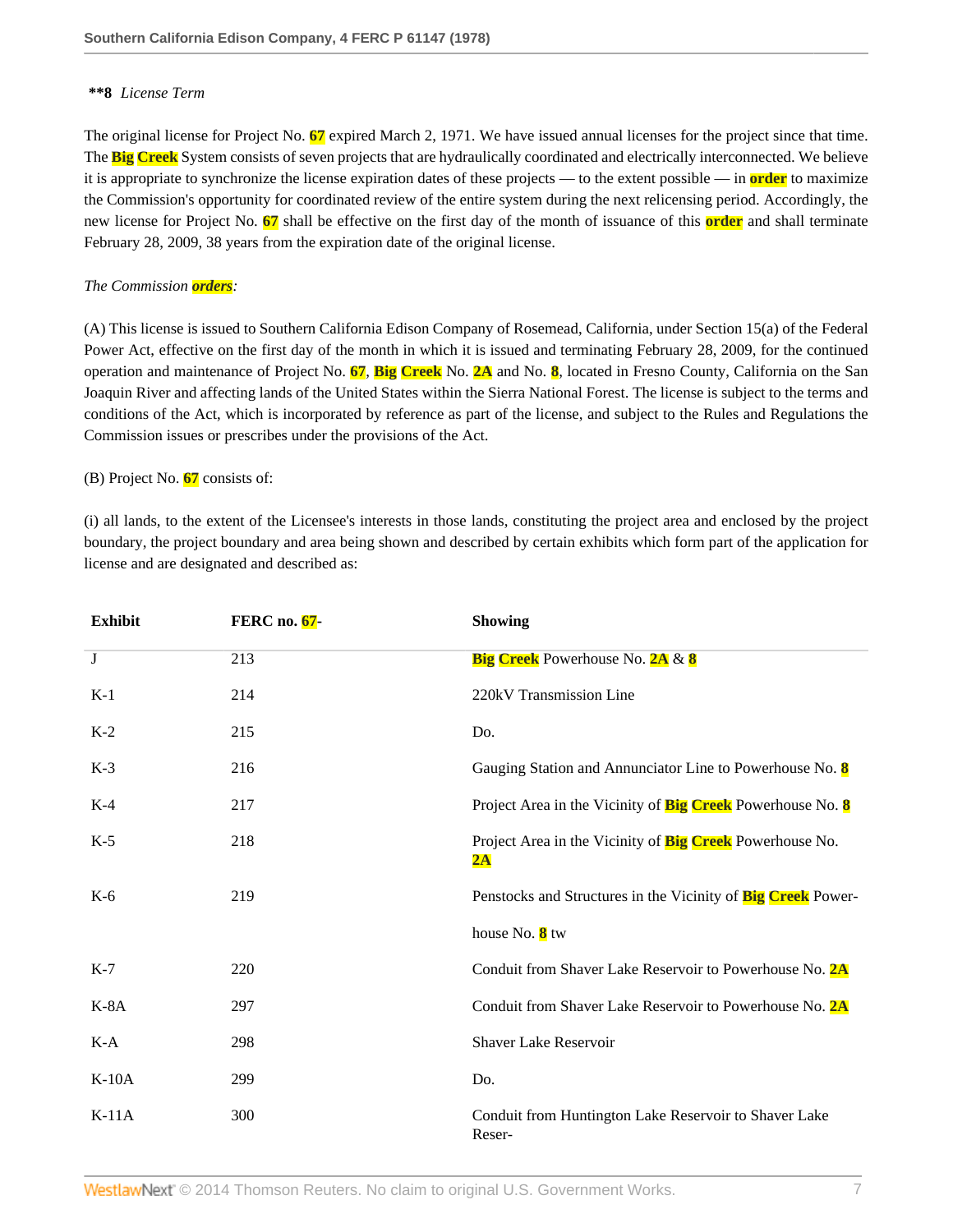|         |     | voir                                                            |
|---------|-----|-----------------------------------------------------------------|
| $K-12$  | 225 | Conduit from Huntington Lake Reservoir to Shaver Lake<br>Reser- |
|         |     | voir                                                            |
| $K-13$  | 226 | Conduit from Huntington Lake Reservoir to Shaver Lake<br>Reser- |
|         |     | voir                                                            |
| $K-14$  | 227 | Ward Tunnel                                                     |
| $K-15$  | 228 | Do.                                                             |
| $K-16$  | 229 | Do.                                                             |
| $K-17$  | 230 | Do.                                                             |
| $K-18$  | 331 | Mono and Bear Creek Diversions and Conduit to Adit No. 1        |
|         |     | of Ward Tunnel                                                  |
| K-19A   | 301 | Mono and Bear Creek Diversion and Conduit to Adit No. 1         |
|         |     | of Ward Tunnel                                                  |
| $K-20A$ | 302 | Ward Tunnel                                                     |
| $K-21A$ | 303 | Roads and Conduit                                               |
| $K-22A$ | 304 | Crater <b>Creek</b> Ditch and Natural Channel                   |
| $K-23A$ | 305 | Florence Lake Reservoir                                         |
| $K-24$  | 237 | Do.                                                             |
| $K-25A$ | 306 | Do.                                                             |
|         |     |                                                                 |

(ii) project works consisting of:

<span id="page-7-0"></span>(1) The Tombstone **Creek** Diversion Dam, a 26.4-foot long, 5-foot high masonary structure with crest at elevation 7,673 feet; [9](#page-17-8) (2) the Tombstone **Creek** Conduit, a combination of steel pipe and natural channel approximately 3,299 feet long conveying water to Florence Lake; (3) the concrete Crater **Creek** Diversion Dam which is 21 feet long and has its crest at elevation 8,764.6 feet; (4) the Crater **Creek** conduit, a 7,260-foot long combination of ditch and natural channel that diverts water from Crater **Creek** into Florence Lake Reservoir; (5) the North Slide **Creek** Diversion Dam, a masonry structure about 19 feet long and 5 feet high, with crest at elevation 7,501.5 feet; (6) South Slide **Creek** Diversion Dam, a masonry structure 22 feet long and 5 feet high with crest elevation 7,501.5 feet (7) the North and South Slide **Creeks** Conduit, a 12-inch diameter steel pipe between North and South Slide **Creek** diversions connecting to a wye branch, and thence 1,028 feet to a point where it discharges into Hooper **Creek** Conduit; (**8**) Bear **Creek** Diversion Dam, a concrete structure 293 feet long with a 55-foot-high spillway crest at elevation 7,350; (9) the concrete Hooper **Creek** Diversion Dam, 158 feet long and 30 feet high, with crest at elevation 7,505 feet; (10) Hooper **Creek** Conduit, a 34-inch diameter, 13,097-foot-long steel pipe diverting water from Hooper **Creek** to Florence Lake Reservoir; (11) the reinforced concrete multiple-arch Florence Lake Dam across the South Fork of the San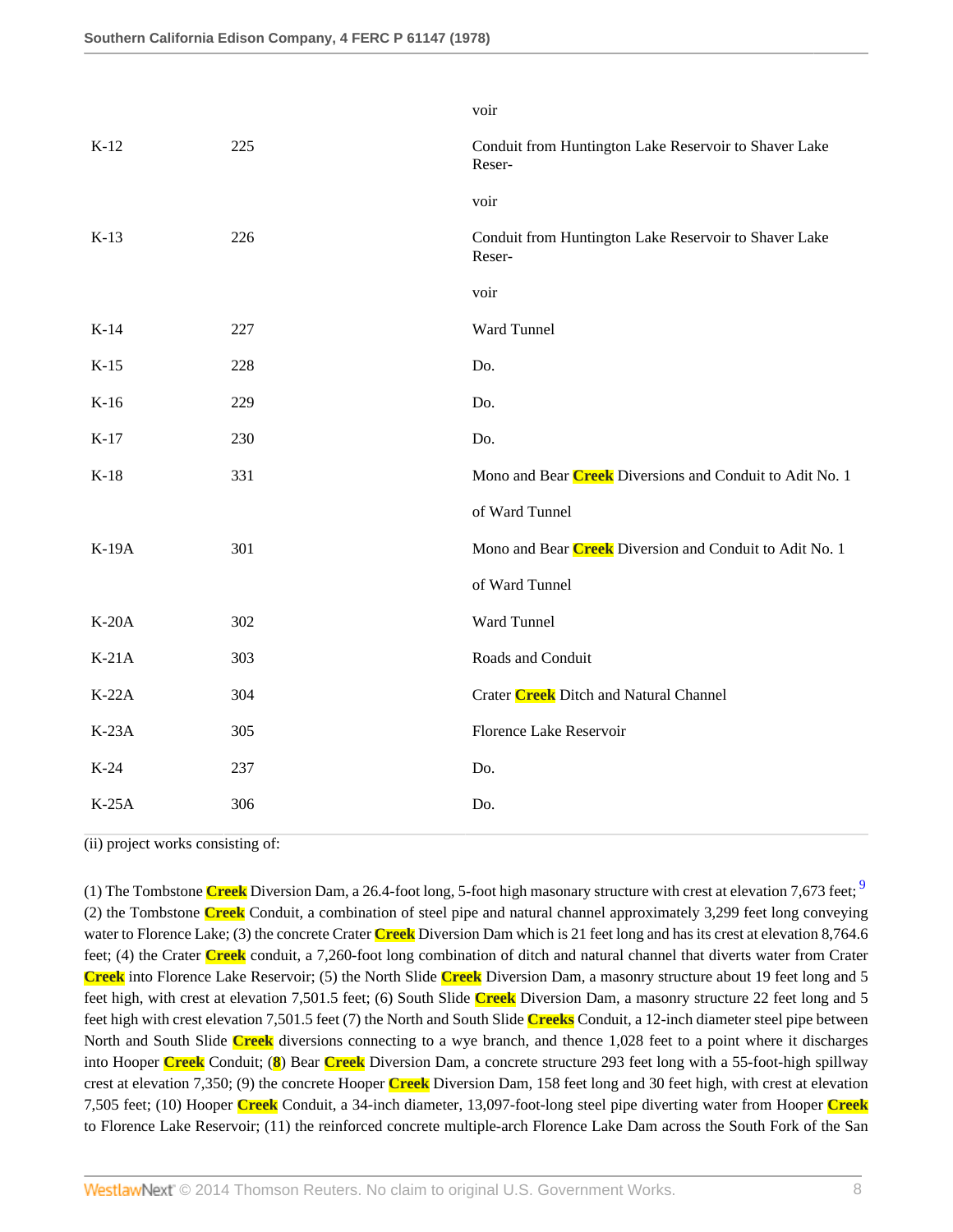Joaquin River, with a crest length of 3,156 feet and a height of 154 feet; (12) Florence Lake Reservoir with 64,574 acre feet of gross storage capacity and a surface area of 962 acres at maximum elevation 7,329.1 feet; (13) the concrete Chinquapin **Creek** Diversion Dam, approximately 23 feet long, **8** feet high, and with a crest elevation of 7,273 feet, that diverts water into the Ward Tunnel; (14) the 156-foot-long, 64-foot high concrete Mono **Creek** Diversion Dam with a spillway crest at elevation 7,350 feet; (15) the Mono-Bear Conduit, comprising an unlined tunnel and 92-inch diameter steel pipe having a combined length of 8,361 feet, through which water is diverted from Mono and Bear **Creeks** to Ward Tunnel Adit No. 1; (16) the very small Camp 62 **Creek** concrete dam with a crest elevation of 7,257 feet; (17) the rock and earth fill Bolsillo **Creek** Diversion Dam, 54 feet long and 6 feet high with a spillway crest at elevation 7,535 feet, which diverts water into the Ward Tunnel; (18) the Ward Tunnel, 67,619 feet long, conveying water **\*61325** from Florence Lake Reservoir to Huntington Lake Reservoir (formed by Huntington Lake Dam Project No. 2175); (19) the Huntington-Shaver Conduit (Tunnel No. 7) comprising a tunnel 42,287 feet long diverting water from Huntington Lake Reservoir to Shaver Lake Reservoir via the North Fork of Stevenson **Creek**; (20) the concrete Pitman **Creek** Diversion Dam, approximately 68 feet long with a spillway crest at elevation 6,998 feet, which diverts water into Tunnel No. 7; (21) a natural channel, North Fork of Stevenson **Creek**, extending from Tunnel No. 7 conduit portal for approximately 13,300 feet to a point of discharge into Shaver Lake Reservoir; (22) the Shaver Lake Dam, 184 feet high and 2,169 feet long; (23) the Shaver Lake Reservoir with a gross storage capacity of 135,568 acre-feet, and a surface area of 2,187 acres at maximum elevation 5,371.13 feet; (24) Tunnel No. 5 and a steel penstock having a combined length of 19,741 feet which divert water from Shaver Lake Reservoir to **Big Creek** Powerhouse **2A**; (25) the **Big Creek** Powerhouse **2A** containing two 40,000 kW generating units discharging into the pool of Dam No. 5; (26) the 224-foot long, 60-foot high Dam No. 5 across **Big Creek**, having a spillway with crest at elevation 2,939 feet; (27) the 20-foot by 20-foot Tunnel No. **8** extending from the intake structure of Dam No. 5 for approximately 5,570 feet to a surge chamber 35 feet in diameter; (28) two penstocks 35 feet in diameter extending from the surge chamber approximately 2,560 feet to **Big Creek** Powerhouse No. **8**; (29) **Big Creek** Powerhouse No. **8** containing two generating units rated 27,000 kW and 31,500 kW, respectively; (30) four 30,000 kVa outdoor transformers adjacent to **Big Creek** Powerhouse No. **2A**, and four 20,000 kVa outdoor type transformers located in the transformer building adjacent to Powerhouse No. **8**; (31) a switchyard near **Big Creek** Powerhouse No. **8** to a point near Powerhouse No. 2, and a 220-kV single circuit line 1.7 miles long from **Big Creek** Powerhouse No. **8** to the switchyard at **Big Creek** Powerhouse No. **2A**; (33) recreational facilities, existing and proposed comprising:

**\*\*9** (a) At Shaver Lake — The 100 unit Camp Edison, 100 unit Dora Belle Campground, Shaver Lake Lodge Marina, Fresno Fishing Club, Camp Chawanakee, Gold Arrow Camp, 175 Campground units on the north shore, 100 day-use units on the north shore, and 425 day-use units on the east shore;

(b) At Florence Lake — Two campgrounds near the dam and one campground at the upper end of the lake, 100 camping units at Jackass Meadow, a 25 unit day-use area with a boat launching facility and parking near the dam, and 15 boat camping units;

- (c) At the Mono **Creek** Diversion area, 16 overnight camping units;
- (d) At the Bear **Creek** Diversion area, 5 overnight camping units; and
- (e) At the Ward Tunnel Outlet area, a visitor information station and a viewing and rest area; and

(34) All appurtenant facilities which are generally shown and described by the previously mentioned exhibits and specifically described by the following exhibits:

**Exhibit L**

| Sheet No. | <b>FERC No. -67</b> | <b>Showing</b>                    |
|-----------|---------------------|-----------------------------------|
| $L-1$     | 239                 | <b>Big Creek</b> Powerhouse No. 8 |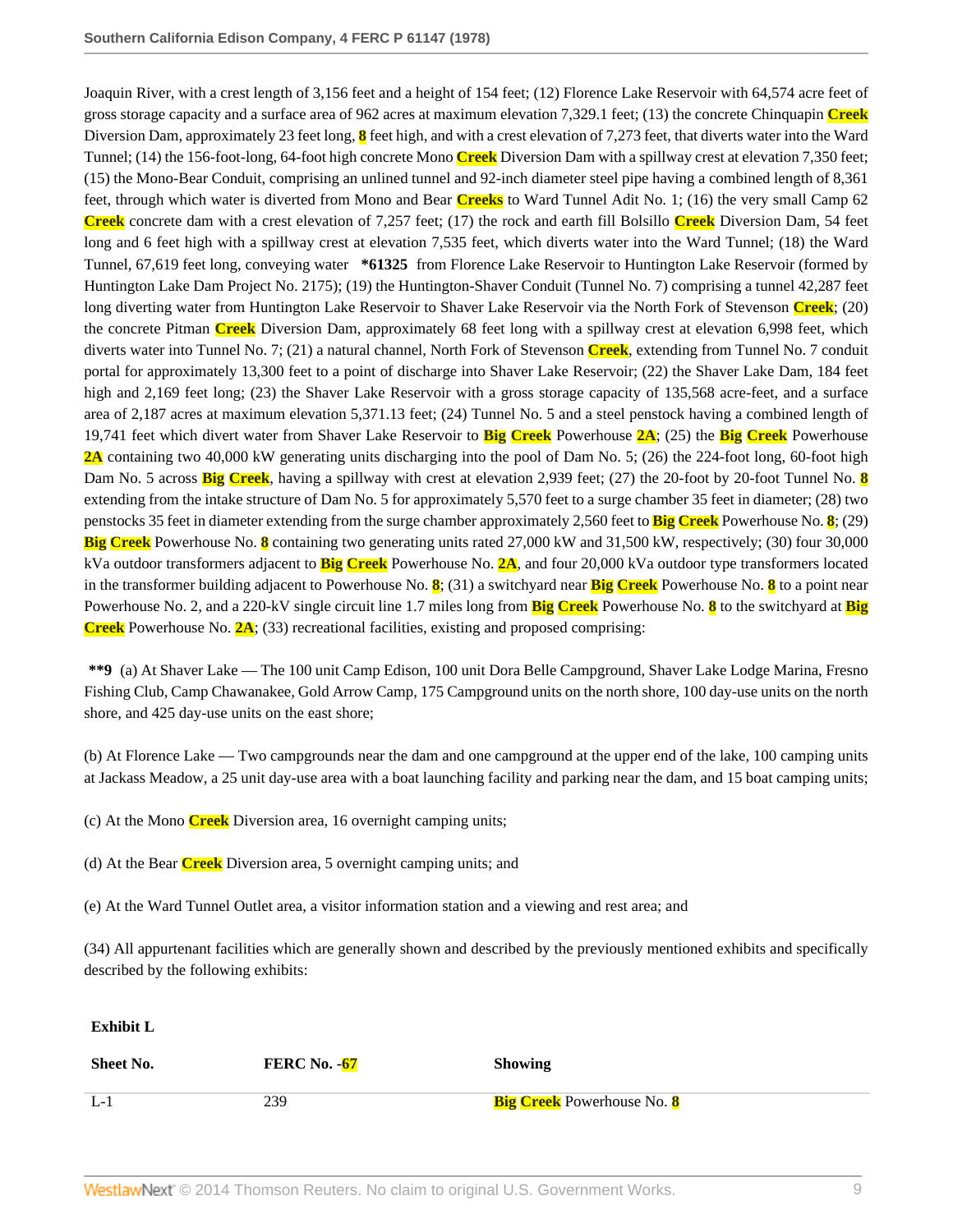| $L-2$  | 240 | Do.                                           |
|--------|-----|-----------------------------------------------|
| $L-3$  | 241 | Do.                                           |
| $L-4$  | 242 | <b>Big Creek</b> Powerhouse No. 8 Penstocks   |
| $L-5$  | 243 | <b>Big Creek</b> Powerhouse No. 8 Tunnel      |
| $L-6$  | 244 | Dam No. 5                                     |
| $L-7$  | 245 | <b>Big Creek</b> Powerhouse No. 2A            |
| $L-8$  | 246 | Do.                                           |
| $L-9$  | 247 | <b>Big Creek</b> Powerhouse No. 2A Switchrack |
| $L-10$ | 248 | <b>Big Creek</b> Powerhouse No. 2A Penstock   |
| $L-11$ | 249 | <b>Big Creek</b> Powerhouse No. 2A Penstock   |
| $L-12$ | 250 | <b>Big Creek</b> Powerhouse No. 2A Penstock   |
| $L-13$ | 251 | <b>Big Creek</b> Powerhouse No. 2A Tunnel     |
| $L-14$ | 252 | Shaver Lake Dam                               |
| $L-15$ | 253 | Do.                                           |
| $L-16$ | 254 | Do.                                           |
| $L-17$ | 255 | Huntington-Shaver Conduit                     |
| $L-18$ | 256 | Do.                                           |
| $L-19$ | 257 | <b>Bolsillow Creek Intake Conduit</b>         |
| $L-20$ | 258 | Mono <b>Creek</b> Diversion Dam               |
| $L-21$ | 259 | Bear <b>Creek</b> Diversion Dam               |
| $L-22$ | 260 | Mono Bear Conduit                             |
| $L-23$ | 261 | \$ Do.                                        |
| $L-24$ | 262 | Ward Tunnel                                   |
| $L-25$ | 263 | Florence Lake Dam                             |
| $L-26$ | 264 | Do.                                           |
| $L-27$ | 265 | Do.                                           |
| $L-28$ | 266 | Do.                                           |
| $L-29$ | 267 | Do.                                           |
| $L-30$ | 268 | Do.                                           |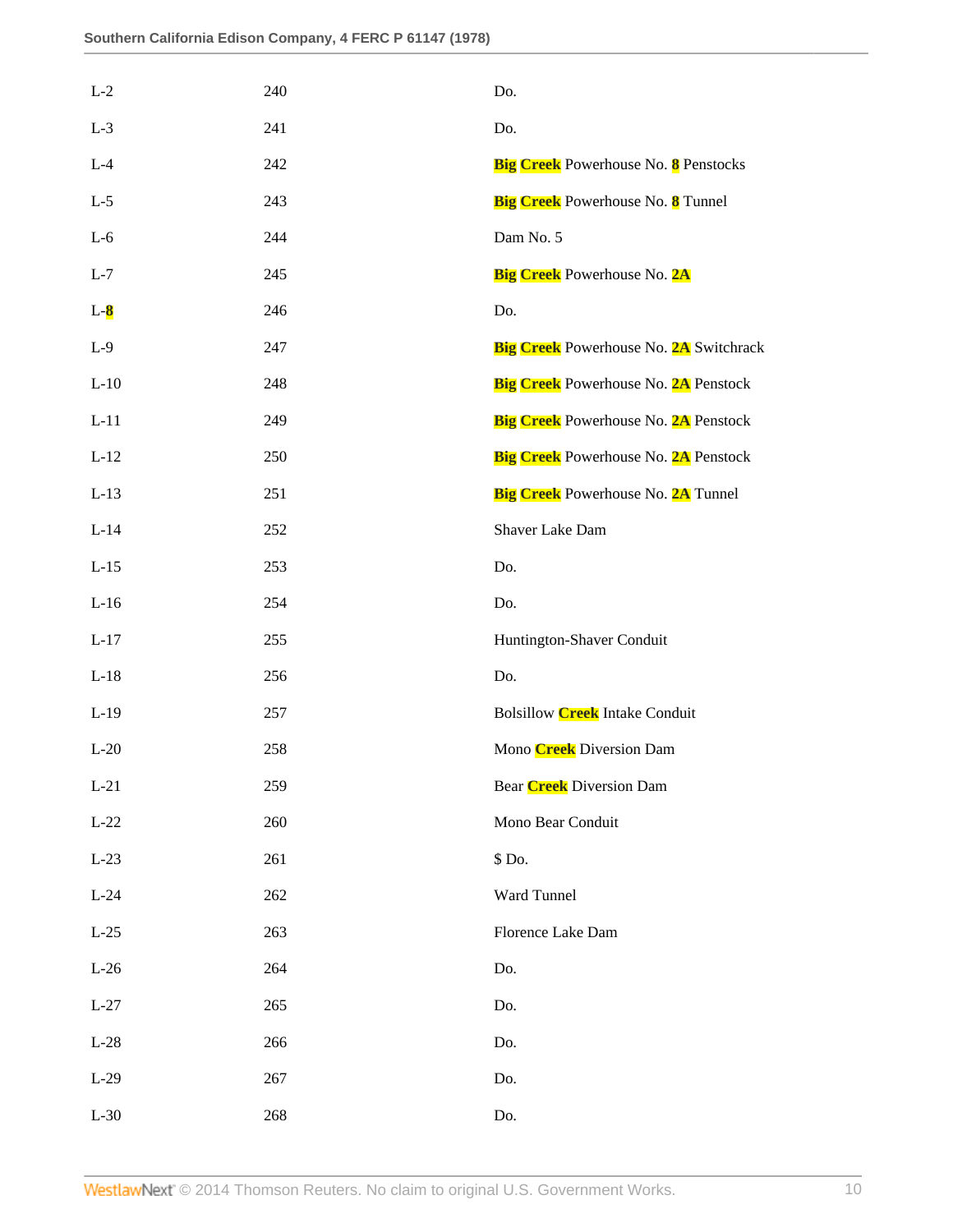| $L-31$ | 269 | Hooper <b>Creek</b> Diversion Dam                             |
|--------|-----|---------------------------------------------------------------|
| $L-32$ | 270 | Hooper <b>Creek</b> Conduit                                   |
| $L-33$ | 271 | Hooper and Slide <b>Creek</b> Conduits                        |
| $L-34$ | 272 | North and South Slide Creeks and Tombstone Creek<br>Diversion |
|        |     | Dams                                                          |
| $L-35$ | 273 | Hooper <b>Creek</b> Pipe Diversion                            |
| $L-36$ | 274 | Do.                                                           |
| $L-37$ | 275 | Do.                                                           |
| $L-38$ | 276 | Do.                                                           |
| $L-39$ | 277 | Do.                                                           |
| $L-40$ | 278 | Do.                                                           |
| $L-41$ | 279 | North and South Slide Creeks Pipe Diversion                   |
| $L-42$ | 280 | Hooper <b>Creek</b> Pipe Diversion                            |
| $L-43$ | 281 | Crater <b>Creek</b> Diversion Dam                             |

**\*61326** *Exhibit M:* Consisting of 7 typewritten pages entitled 'General Description of Electrical and Transmission Equipment', filed with the Commission on February 12, 1970.

*Exhibit R:* Filed on June 10, 1971, and consisting of 27 pages of text and the following drawings:

| Sheet No. | <b>FERC No. - 67-</b> | <b>Showing</b>                                             |
|-----------|-----------------------|------------------------------------------------------------|
| $-3$      | 309                   | Florence Lake Vicinity Map                                 |
| $-4$      | 310                   | Shaver Lake Vicinity Map                                   |
| 5         | 311                   | Shaver Lake Lodge                                          |
| -6        | 312                   | Marina and Fresno County Boat Ramp                         |
| $-7$      | 313                   | Camp Edison - Shaver Lake                                  |
| $-8$      | 314                   | Proposed North Shore Campground and Day-Use Areas<br>(Unit |
|           |                       | $\mathbf{D}$                                               |
| $-9$      | 315                   | Proposed North Shore Campground Day-Use Areas<br>(Unit II) |
| $-10$     | 316                   | Proposed East Shore Day-Use Area                           |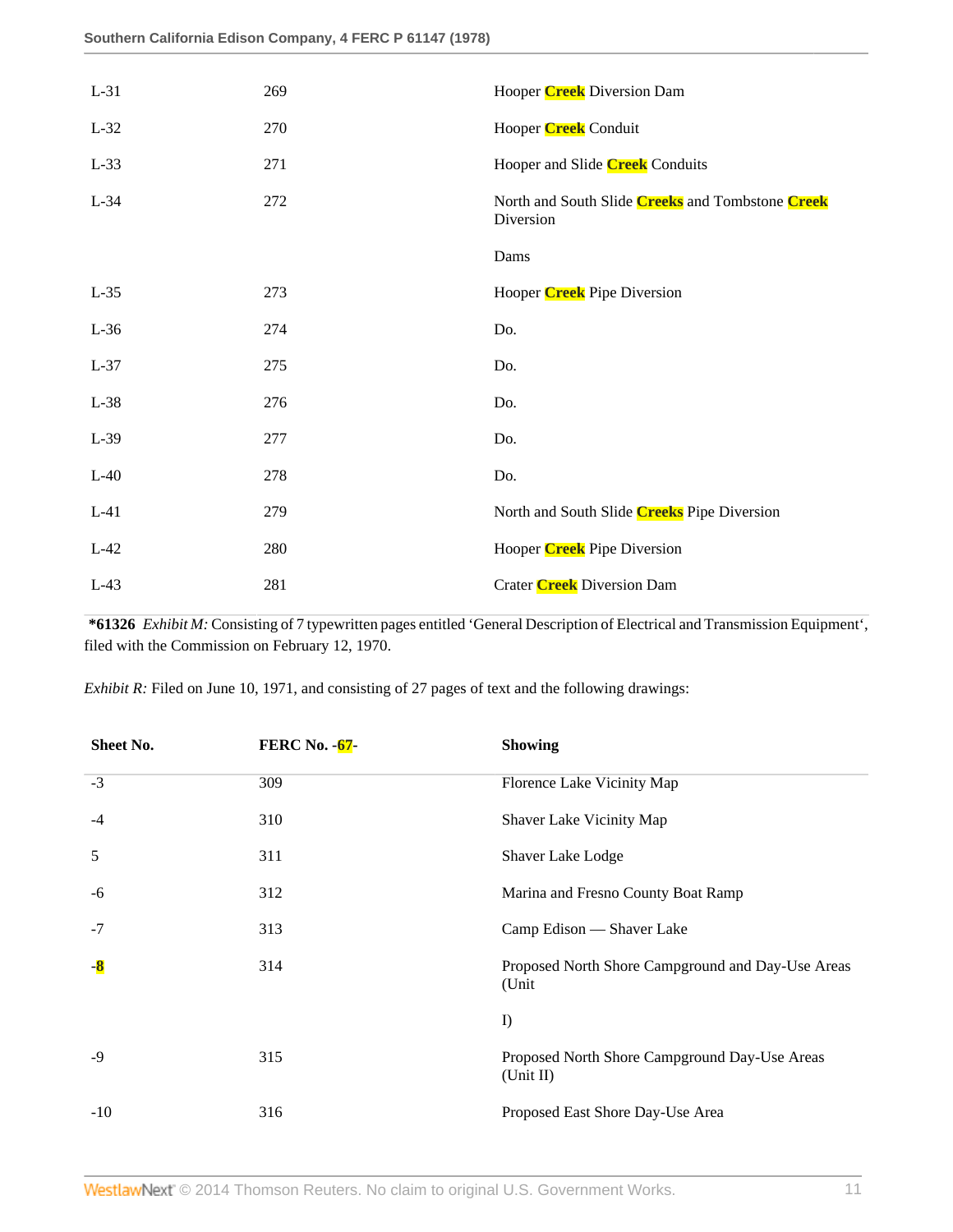**Southern California Edison Company, 4 FERC P 61147 (1978)**

| $-11$ | 317 | Proposed Jackass Meadow Campground                        |
|-------|-----|-----------------------------------------------------------|
| $-12$ | 318 | Proposed Florence Lake Day-Use Area and Boat<br>Launching |
|       |     | Ramp                                                      |
| $-13$ | 319 | Proposed Florence Lake Boat Ramp                          |
| $-14$ | 320 | Proposed Mono <b>Creek</b> Campground                     |
| $-15$ | 321 | Proposed Bear <b>Creek</b> Campground                     |
| $-16$ | 322 | Proposed Overlook and Visitor Information Station Area    |
|       |     |                                                           |

*Exhibit S:* Filed on June 10, 1971, consisting of 36 pages of text titled 'Fish and Wildlife Resources.'

(iii) All structures, fixtures, equipment, facilities, or property which may be employed in connection with the project, whether located on or off the project area, as approved by the Commission, and all riparian or other rights necessary or appropriate for the maintenance or operation of the project.

(C) Exhibits J, K, L, M, R and S as designated and described in paragraph (B) are approved and made part of the license, except that approval of Exhibits K and R is not to be interpreted as final approval of the proposed recreational facilities not of the omission of certain recreational areas that should be within the project boundary on Exhibit K nor the omission of the project boundary on Exhibit R.

<span id="page-11-0"></span>**\*61327** (D) This license is also subject to the terms and conditions set forth in FERC Form L-1 (revised October 1975, *See* 54 **FPC** 1799) entitled 'Terms and Conditions of License for Constructed Major Project Affecting Lands of the United States.' [10](#page-17-9) These terms, designated as Articles 1 through 32, are made a part of the license. This license is also subject to the following special conditions set forth as additional articles:

*Article 33.* In consultation with the U.S. Forest Service, the California Department of Fish and Game, and other appropriate Federal, State, and local agencies having jurisdiction over lands adjacent to Florence and Shaver Lakes, the Licensee shall prepare a study to assess further the proposed recreational developments at Florence and Shaver Lakes. This study shall include: (1) a determination of the suitable number, size, layout, and location of camping and day-use sites proposed for the Jackass Meadow vicinity of Florence Lake and the eastern shore of Shaver Lake; (2) a determination of the impact, if any, those facilities would have on wildlife resources; and (3) a determination of whether the recreational facilities, as proposed or modified, are compatible with the plans and programs of other entities, with emphasis on the carrying capacity of project resources and the adequacy of water supply and sewage disposal facilities. Within two years from the issuance of this **order**, Licensee shall submit the results of the above study, and shall file for Commission approval amendments to Exhibits K and R, if needed, showing any changes in the approved Exhibit R as a result of the study and any additional lands that would be included in the project boundary. Licensee shall not commence construction of the proposed recreational facilities being studied under this Article until the Commission has granted final approval of that part of the Exhibit R pertaining to those facilities.

**\*\*10** *Article 34.*In the interests of protecting and enhancing the scenic, recreational, and other environmental values of the project, Licensee: (1) shall supervise and control the use and occupancy of project lands and waters; (2) shall prohibit, without further Commission approval, the further use and occupancy of project lands and waters other than as specifically authorized by this license; (3) may authorize, without further Commission approval, the use and occupancy of project lands and waters for landscape plantings and the construction, operation, and maintenance of access roads, power and telephone distribution lines, piers, landings, boat docks, or similar structures and facilities, and embankments, bulkheads, retaining walls, or other similar structures for erosion control to protect the existing shoreline; (4) shall require, where feasible and desirable the multiple use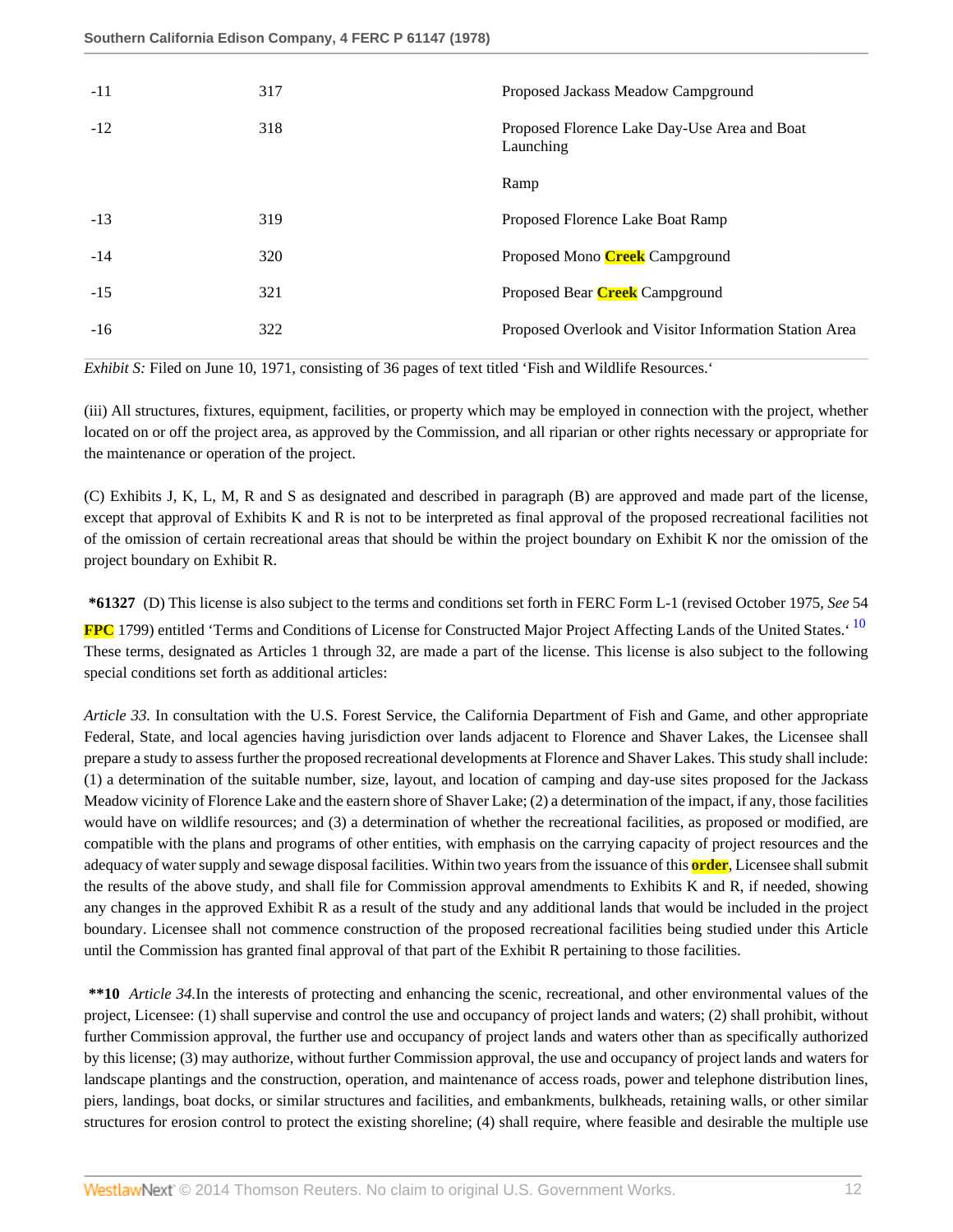and occupancy of facilities for access to project lands and waters; and (5) shall ensure to the satisfaction of the Commission's authorized representative that all authorized uses and occupancies of project lands and waters: (a) are consistent with shoreline aesthetic values, (b) are maintained in a good state of repair, and (c) comply with State and local health and safety regulations. Under item (3) of this Article, Licensee may, among other things, institute a program for issuing permits to a reasonable extent for the authorized types of use and occupancy of project lands and waters. Under appropriate circumstances, permits may be subject to the payment of a fee in a reasonable amount. Before authorizing construction of bulkheads or retaining walls Licensee shall: (a) inspect the site of the proposed construction, (b) determine that the proposed construction is needed, and (c) consider whether the planting of vegetation or the use of riprap would be adequate to control erosion at the site. If an authorized use or occupancy fails to comply with the conditions of this Article, or with any reasonable conditions imposed by the Licensee for the protection of the environmental quality of project lands and waters, the Licensee shall take appropriate action to correct the violations, including, if necessary, cancellation of the authorization and removal of any noncomplying structures or facilities. The Licensee's consent to an authorized use or occupancy of project lands and waters shall not, without its express agreement, place upon the Licensee any obligation to construct or maintain any associated facilities. Within one year, Licensee shall furnish a copy of its guidelines and procedures used to implement the provisions of this Article to the Commission's authorized representative and its Director, Office of Electric Power Regulation. Whenever the Licensee makes any modifications to those guidelines and procedures, it shall promptly furnish a copy to each of those persons. The Commission reserves the right to require modifications to these guidelines and procedures.

*Article 35.* Prior to commencement of construction of the recreational facilities at the project, the Licensee shall provide for a botanical survey of project lands conducted by professional botanists to determine the presence of any endangered and threatened plant species. If it is determined that any such plants would be affected by the construction, operation, or maintenance of project works, including recreational facilities, appropriate measures shall be taken to protect the endangered or threatened plant species. Those measures may include, but need not be limited to, altering project construction activities or use patterns, or transplanting the plant species under the supervision of a professional botanist. The survey and all protective measures shall be made in cooperation with appropriate State and Federal agencies. Within two years of the issuance of this **order**, Licensee shall file with the Commission the results of the survey and any measures taken or proposed to protect endangered or threatened plant species at the project.

**\*\*11** *Article 36.* Prior to the commencement of any **\*61328** construction or development of any project works or other facilities at the project, the Licensee shall consult and cooperate with the State Historic Preservation Officer (SHPO) to determine the need for, and extent of, any archeological or historic resource surveys and any mitigative measures that may be necessary. The Licensee shall provide funds in a reasonable amount for such activity. If any previously unrecorded archeological or historic sites are discovered during the course of construction, construction activity in the vicinity shall be halted, a qualified archeologist shall be consulted to determine the significance of the sites, and the Licensee shall consult with the SHPO to develop a mitigation plan for the protection of significant archeological or historic resources. If the Licensee and the SHPO cannot agree on the amount of money to be expended on archeological or historic work related to the project, the Commission reserves the right to require the Licensee to conduct, at its own expense, any such work found necessary.

*Article 37.* Subject to further **order** by the Commission on its own motion or at the request of others, for the purpose of protecting fish and wildlife resources and providing public recreation needs, the Licensee shall:

(a) Maintain a minimum reservoir elevation of 7,276.6 feet at Florence Lake during the period July 1 through August 31, and a minimum reservoir elevation of 7,232.6 feet during the remainder of the year. Minimum reservoir elevation requirements shall not be applicable when lesser water storage is necessary to permit emergency repairs to the dam or associated equipment, or to permit the operation of generating facilities in cases of unscheduled outages of other system resources.

(b) Limit controlled releases of water from Florence Lake to 4,800 cubic feet per second or less, except under emergency conditions when greater releases may be necessary to prevent overtopping of Florence Lake Dam.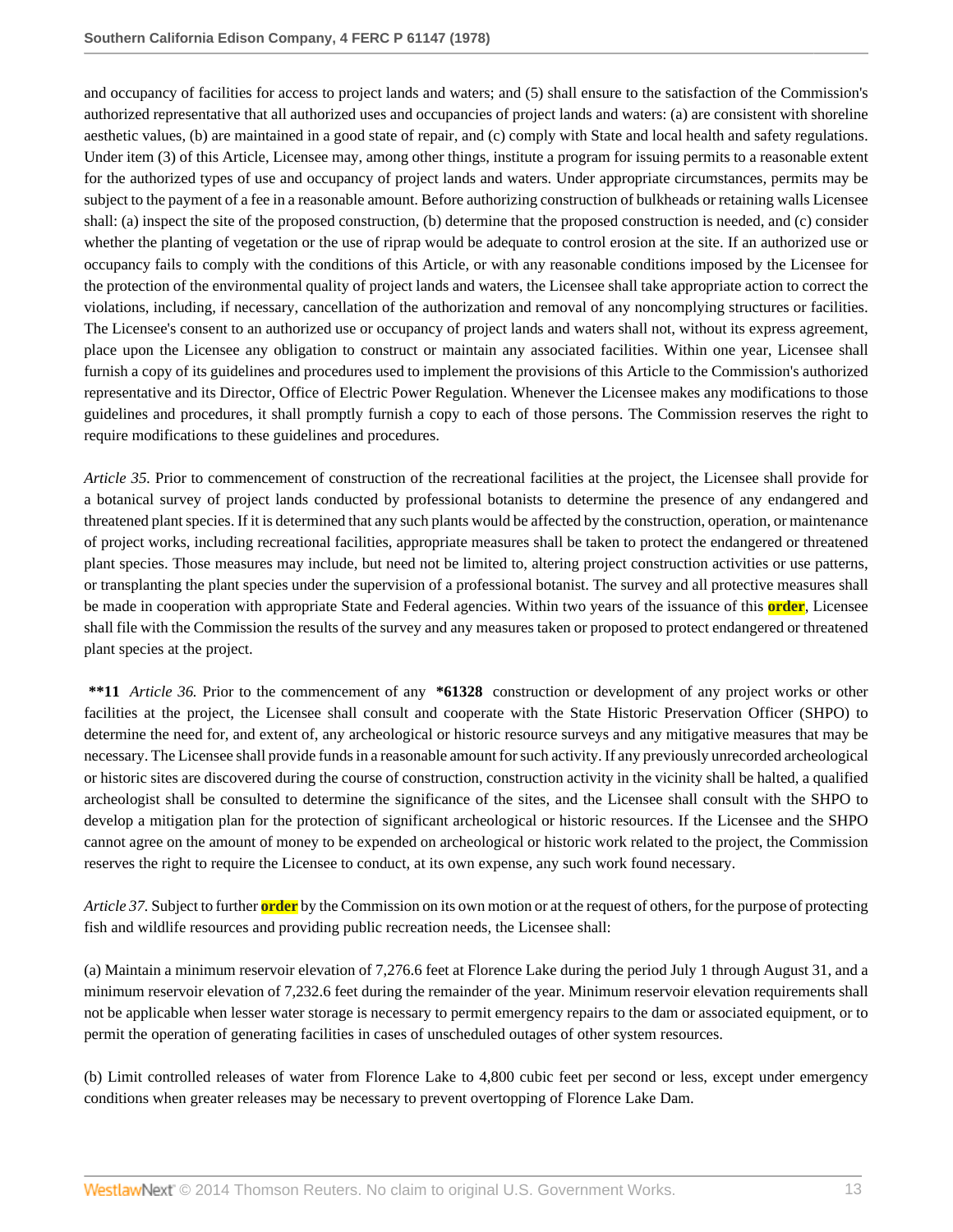(c) Maintain a minimum reservoir elevation of 5,268.73 feet at Shaver Lake from September 1 to June 15 and, during the remainder of the year, a reservoir elevation dependent on the April 1 forecast of the U.S. Bureau of Reclamation of the April through July natural runoff of the San Joaquin River at Friant Dam. Forecast runoff conditions, and resulting reservoir elevations for the period June 15 through September 1, shall be:

| Forecast            | <b>Minimum Reservoir</b> |
|---------------------|--------------------------|
| <b>Runoff</b>       | <b>Elevation</b>         |
| (Acre-Feet)         | (Feet)                   |
| 900,000 or more     | 5,348.56                 |
| 700,000-900,000     | 5,330.37                 |
| 550,000-700,000     | 5,306.97                 |
| Less than $550,000$ | 5,268.73                 |

Minimum reservoir elevations shall not be applicable when lesser water storage is necessary to permit emergency repairs to the dam or associated equipment, or to permit the operation of generating facilities during unscheduled outages of other system resources.

(d) Provide for a minimum release of water from its dams on the upper San Joaquin River in the following amounts:

#### **Releases**

### *(cubic feet per second)*

|                                 | $May-1$         | Oct. 1-  | <b>Nov 1-</b> | April 1-                 | Nov. 16-                 |
|---------------------------------|-----------------|----------|---------------|--------------------------|--------------------------|
| $\operatorname{\bf Stream}$     | <b>Sept. 30</b> | Oct. 31  | April 30      | $\textbf{Nov.15}$        | March 31                 |
| Pitman Creek                    |                 |          |               | $0.3\,$                  | $0.3\,$                  |
| Stevenson <b>Creek</b>          |                 |          |               | $3.0\,$                  | $2.0\,$                  |
| <b>Big Creek</b> , Dam          |                 |          |               |                          |                          |
| No. 5                           |                 |          |               |                          |                          |
| $\mbox{Normal}$                 |                 |          |               | $3.0\,$                  | $2.0\,$                  |
| Dry                             |                 |          |               | $2.0\,$                  | $1.0\,$                  |
| South Fork $\operatorname{San}$ |                 |          |               |                          |                          |
| Joaquin River                   |                 |          |               |                          |                          |
| $\mbox{Normal}$                 | 27.0            | $17.0\,$ | 15.0          |                          |                          |
| Dry                             | $20.0\,$        | 13.0     | $11.0\,$      | $\overline{\phantom{a}}$ | $\overline{\phantom{a}}$ |
| Mono Creek                      |                 |          |               |                          |                          |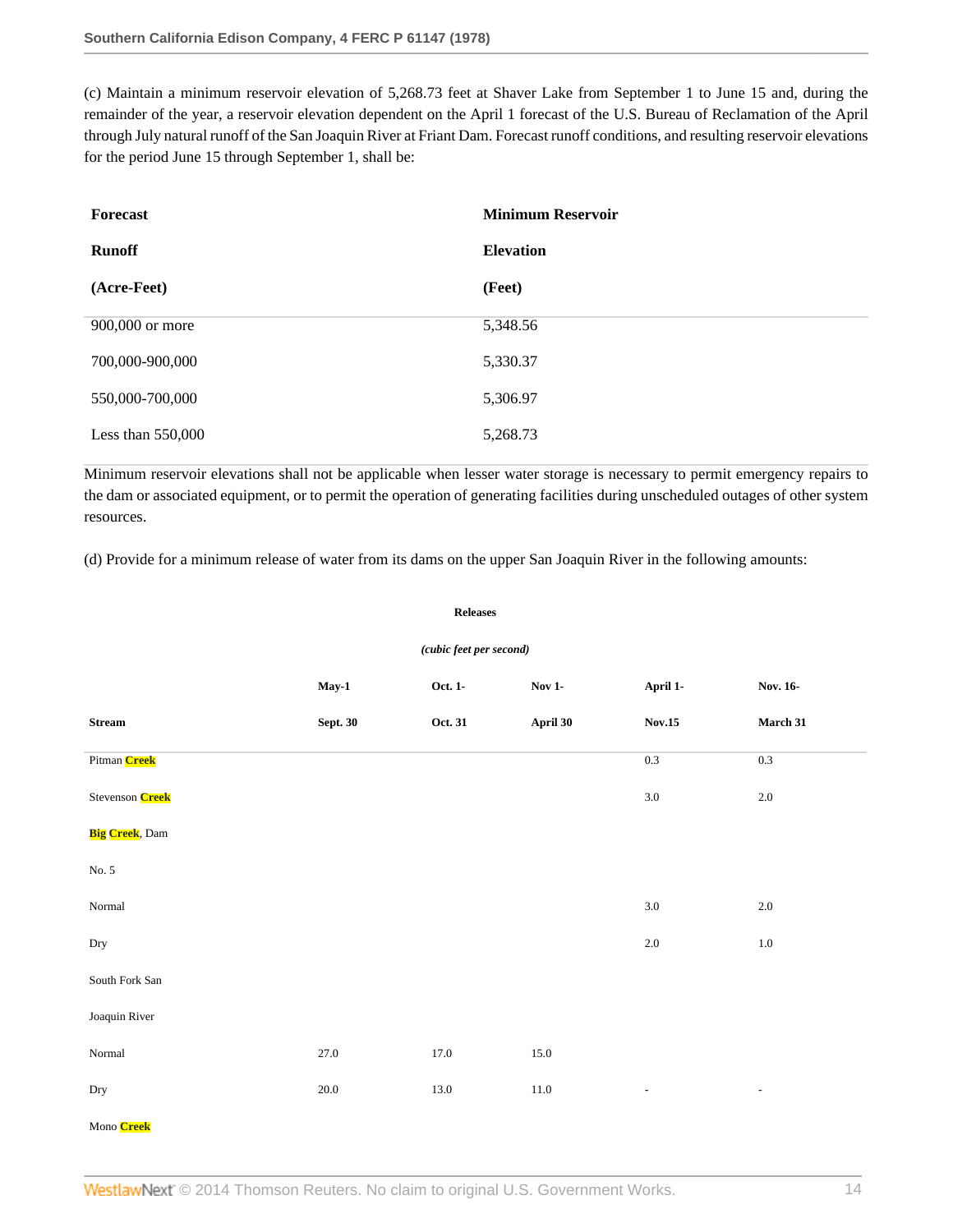| (Diversion Dam)       |         |         |     |
|-----------------------|---------|---------|-----|
| Normal                | 13.0    | 9.0     | 7.5 |
| Dry                   | 9.0     | 6.0     | 5.0 |
| <b>Bear Creek</b>     |         |         |     |
| Normal                | 3.0     | 2.0     | 2.0 |
| Dry                   | 2.0     | $1.0\,$ | 1.0 |
| Chinquapin Creek      | $1.0\,$ | 0.5     | 0.5 |
| Camp 62 Creek         | 0.3     | 0.3     | 0.3 |
| <b>Bolsillo Creek</b> | 0.4     | 0.4     | 0.4 |

Note: (i) *Normal* shall be considered a schedule of releases for the period May 1-April 30 whenever the April 1 forecast of the U.S. Bureau of Reclamation of the April-July natural runoff of the San Joaquin River at Friant Dam exceeds 900,000 acrefeet. *Dry* shall be considered a schedule of releases for the period of May 1-April 30 whenever the April 1 forecast of the U.S. Bureau of Reclamation of the April-July natural runoff of the San Joaquin River at Friant Dam is 900,000 acre-feet or less.

**\*\*12** (ii) South Fork San Joaquin River releases include up to 4 cfs for Hooper **Creek**, 0.2 cfs for North Slide **Creek**, and 0.2 cfs. for South Slide **Creek**, and the natural flow of Tombstone **Creek**.

**\*61329** Whenever the natural stream inflow is less than the designated release, a discharge equal to the inflow shall be released. During flood periods, Licensee shall provide stream releases from the project's reservoirs no greater than natural inflow.

*Article 38.* Pursuant to Section 10(d) of the Act, a specified reasonable rate of return upon the net investment in the project shall be used for determining surplus earnings of the project for the establishment and maintenance of amortization reserves. Onehalf of the project surplus earnings, if any, accumulated under the license, in excess of the specified rate of return per annum on the net investment, shall be set aside in a project amortization reserve account as of the end of each fiscal year: *Provided,* That, if and to the extent that there is a deficiency of project earnings below the specified rate of return per annum for any fiscal year under the license, the amount of such deficiency shall be deducted from the amount of any surplus earnings accumulated thereafter until absorbed, and one-half of the remaining surplus earnings, if any, cumulatively computed, shall be set aside in the project amortization reserve account and the amounts thus established in the project amortization reserve account shall be maintained there in until further **order** of the Commission.

The annual specified reasonable rate of return shall be the sum of the weighted cost components of long-term debt, preferred stock, and the cost of common equity, as defined herein. The weighted cost component for each element of the reasonable rate of return is the product of its capital ratios and cost rate. The current capital ratios for each of the above elements of the rate of return shall be calculated annually based on an average of 13 monthly balances of amounts properly includable in the Licensee's long-term debt and proprietary capital accounts as listed in the Commission's Uniform System of Accounts. The cost rates for such ratios shall be the weighted average cost of long-term debt and preferred stock for the year, and the cost of common equity shall be the interest rate on 10-year government bonds (reported as the Treasury Department's 10-year constant maturity series) computed on the monthly average for the year in question plus four percentage points (400 basis points).

*Article 39.* The Licensee shall pay the United States the following annual charge, effective the first day of the month in which the license is issued: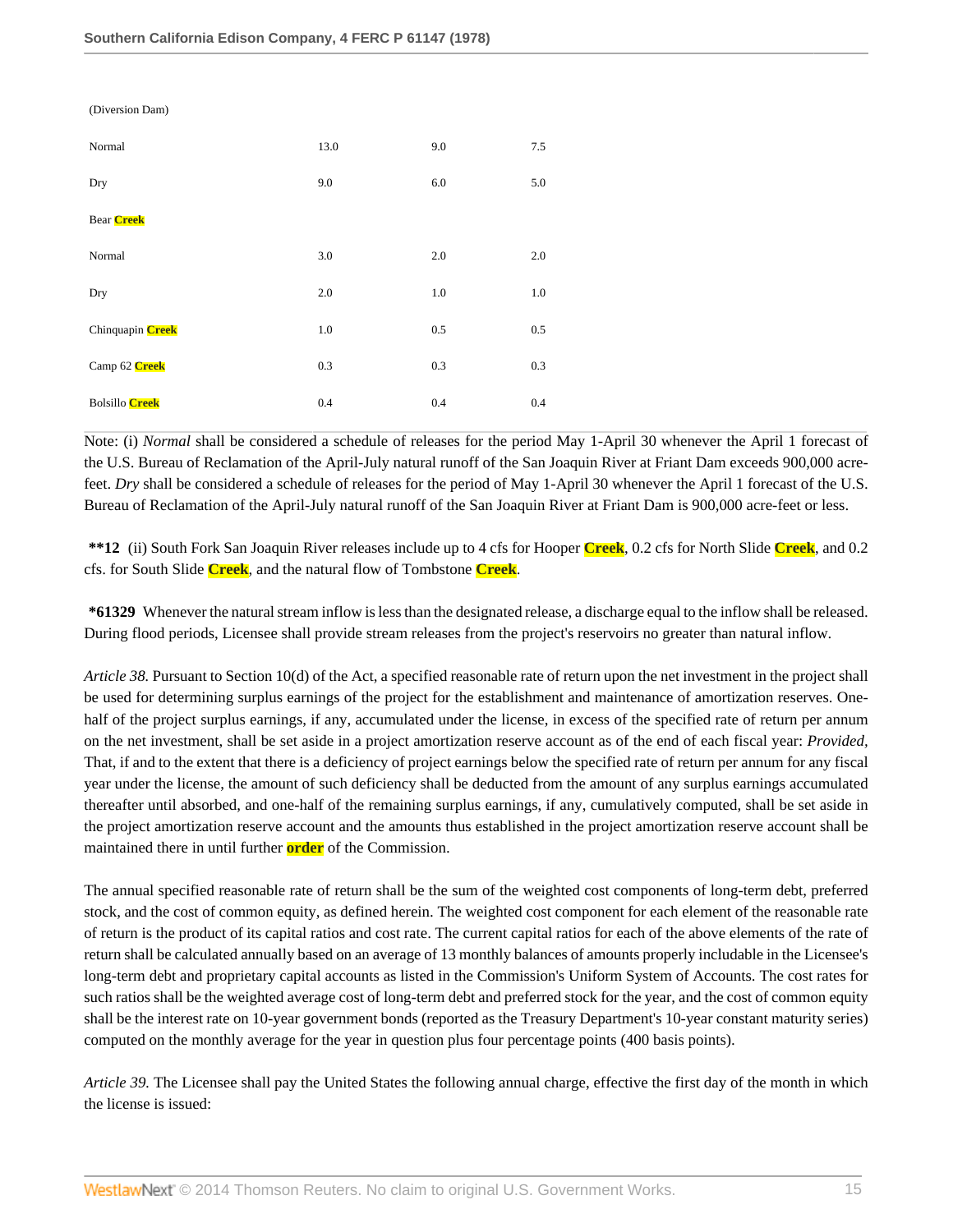(a) For the purpose of reimbursing the United States for the cost of administration of Part I of the Act, a reasonable annual charge as determined by the Commission in accordance with the provisions of its Regulations, in effect from time to time. The authorized installed capacity for such purposes is 205,300 horsepower.

**\*\*13** (b) For the purpose of recompensing the United States for the use, occupancy, and enjoyment of its lands, exclusive of transmission line rights-of-way, an amount to be determined later;

(c) For the purpose of recompensing the United States for the use, occupancy, and enjoyment of its lands for transmission line rights-of-way, an amount to be determined later.

*Article 40.* The Licensee within two years of the date of issuance of this **order** shall file for Commission approval amended Exhibit R drawings, Sheets 3 through 16 (FERC **Nos**. **67**-309 through 322), Exhibit K drawings necessary to delineate the project boundary and to show that all existing and proposed project recreational facilities are included within the project boundary, and any amendments to the Exhibit R shown to be necessary by the study required by Article 33. Licensee shall also file a revised construction schedule for recreational facilities proposed in the Exhibit R.

*Article 41.* Within three months from the date of issuance of this license, the Licensee shall conduct a testing program which shall include core drilling of the concrete in Shaver Dam to determine the tensile strength and quality of the concrete, with particular attention to construction joints and the bond at the foundation. Licensee shall prepare and submit a report on the drilling and testing program within six months of issuance of this license. If the test results show unacceptable concrete strength when compared with the calculated tensile stresses, the Licensee shall submit with its report a detailed program and schedule of remedial work to assure the integrity and safety of the dam, for approval by the Director, Office of Electric Power Regulation.

*Article 42.* Licensee shall implement, and modify when appropriate, the emergency action plan on file with the Commission designed to provide an early warning to upstream and downstream inhabitants and property owners if there should be an impending or actual sudden release of water caused by an accident to, or failure of, project works. That plan shall include: not be limited, to instructions to be provided on a continuing basis to operators and attendants for actions they are to take in the **\*61330** event of an emergency; detailed and documented plans for notifying law enforcement agents, appropriate Federal, State, and local agencies, operators of water-related facilities, and those residents and owners of properties that could be endangered; actions that would be taken to reduce the inflow to the reservoir, if possible, by limiting the outflow from upstream dams or control structures; and actions to reduce downstream flows by controlling the outflow from dams located on tributaries to the stream on which the project is located. The Licensee shall maintain on file with the Commission a summary of the study used as a basis for determining the areas that may be affected by an emergency, including criteria and assumptions used. Licensee shall monitor any changes in upstream or downstream conditions which may influence possible flows or affect areas susceptible to damage, and shall promptly make and file with the Commission appropriate changes in the Emergency action plan. The Commission reserves the right to require modifications to the plan.

**\*\*14** *Article 43.* Reservoir cleaning of silt and other deposits shall be done with due recognition given to the protection of fish, wildlife, recreational facilities, and the diversion and generating facilities of the project. Licensee shall prepare a plan describing proposed methods, the estimated frequency, time of year, flow conditions, and related special problems for each of the following dams: Hooper **Creek** Diversion, Bear **Creek** Diversion, Mono **Creek** Diversion, and Dam No. 5. Advance written approval of the plan by the designated representatives of Forest Service, U.S. Fish and Wildlife Service, and California Department of Fish and Game is required. Three days before starting previously approved cleaning operations, Licensee shall notify the designated representatives of The Forest Service and the California Department of Fish and Game. In cases of emergency, however, Licensee may start cleaning or take other measures as required and shall immediately notify the designated representatives of the Forest Service and the California Department of Fish and Game.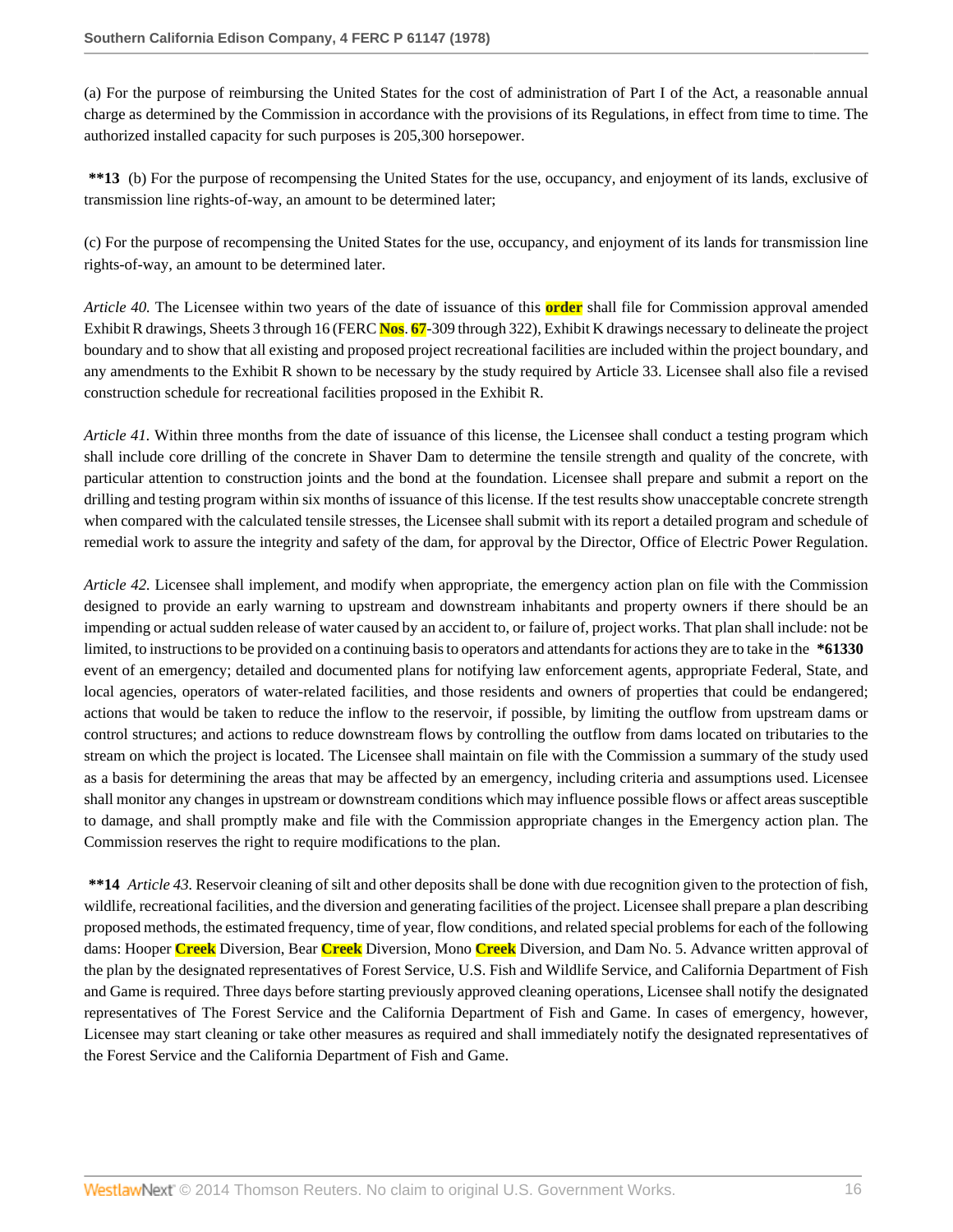*Article 44.* The Licensee shall, to the satisfaction of the Commission's authorized representative, install and operate any signs, lights, sirens, or other safety devices that may reasonably be needed to warn the public of fluctuations in flow from the project and protect the public in its recreational use of project lands and waters.

(E) This **order** shall become final 30 days from the date of its issuance unless application for rehearing shall be filed as provided in Section 313(a) of the Act, and failure to file such an application shall constitute acceptance of this license. In acknowledgment of the acceptance of this license, it shall be signed for the Licensee and returned to the Commission within 60 days from the date of issuance of this **order**.